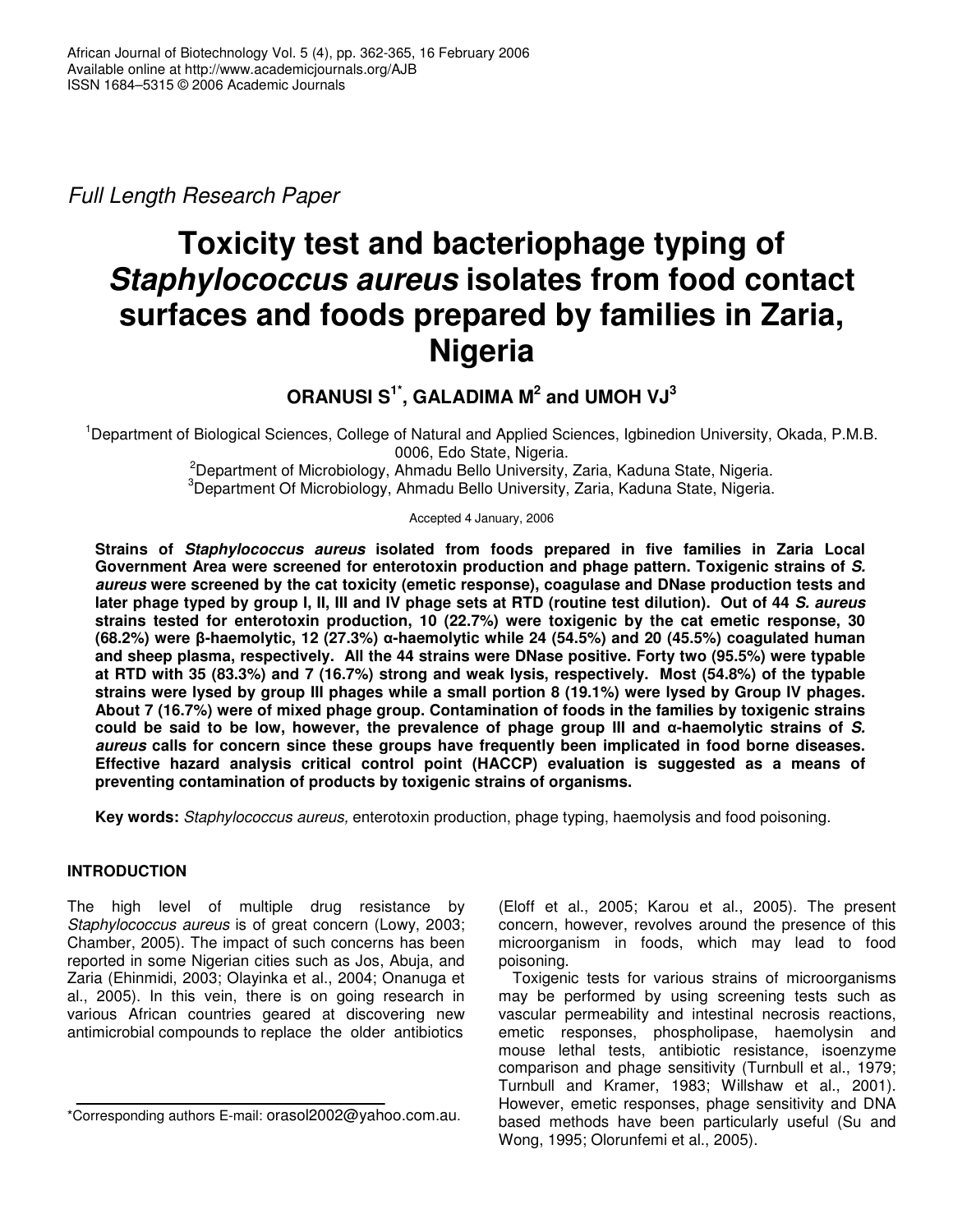**Table 1.** Distribution of strains of *S. aureus* by toxicity test, coagulase and haemolytic pattern.

| Test                      | No. positive<br>$N = 44$ | % Total no.<br>tested |  |  |  |  |
|---------------------------|--------------------------|-----------------------|--|--|--|--|
| Coagulase                 |                          |                       |  |  |  |  |
| Human plasma              | 24                       | 54.5                  |  |  |  |  |
| Sheep plasma              | 20                       | 45.5                  |  |  |  |  |
| Human and sheep<br>plasma | 6                        | 13.6                  |  |  |  |  |
| <b>DNase</b>              | 44                       | 100                   |  |  |  |  |
| <b>Haemolysis</b>         |                          |                       |  |  |  |  |
| α-haemolytic              | 12                       | 27.3                  |  |  |  |  |
| β-haemolγtic              | 30                       | 68.2                  |  |  |  |  |
| y-haemolyic               | 2                        | 4.5                   |  |  |  |  |
| Cat emetic response       |                          |                       |  |  |  |  |
| Milk feed                 | 6                        | 13.6                  |  |  |  |  |
| Rice feed                 | 2                        | 4.5                   |  |  |  |  |
| Milk and Rice feed        | 2                        | 4.5                   |  |  |  |  |
| Total*                    | 10                       | 22.7                  |  |  |  |  |

\* = Total enterotoxigenic strains by emetic response

n = Number of isolates tested.

*Bacillus cereus* and *S. aureus* have been successfully screened from food products locally obtained in Zaria (Umoh et al., 1990; 1991; Yusuf et al., 1992). It was observed that large percentages of the isolates were toxin producers. Many attempts have been made to associate enterotoxin production and pathogenic capabilities to phage types (Melconian et al., 1983). Umoh et al. (1991) found no correlation between enterotoxin production in *S. aureus* and phage pattern but Sinkovicova and Gilbert (1971) and Asheshov et al. (1976) reported contradictory results. Phage typing results have also been used in conjunction with epidemiological data to provide direct or indirect evidence for the likely route of transmission of pathogens to food, thus typing supports the implementation of measures to control the spread of foodborne pathogens. With the above facts in mind the aim of this present investigation is to screen food and food contact surfaces for *S. aureus*, phage type the isolates and suggest practical and feasible means of reducing/preventing food contamination.

#### **MATERIALS AND METHODS**

#### **Coagulase, DNase and haemolysis test**

Coagulase production was determined in  $10^{-1}$  dilution of both human and sheep plasmas in test tubes. Result interpretation was as described by Collins and Lyne (1986) and Umoh et al. (1999) while DNase production was on DNase agar (Difco) reconstituted according to the manufacturer's instruction and following the procedures as described by Collins and Lyne (1986).

Haemolytic reaction was determined on 10% blood agar plates (Oxoid). Haemolytic zones were identified as Alpha  $(\alpha)$ , Beta  $(\beta)$ , and Gamma  $(y)$  representing incomplete, complete, and no haemolysis respectively.

#### **Cat toxicity test (emetic response) for** *S. aureus*

This was performed using the methods of Parsons and Summers (1971) and Melling et al. (1976). Kittens 1-3 months old and weighing approximately 1.6 kg were acclimatized to the laboratory for two weeks during which they were fed only with milk and rice. This was done to counteract food sensitivity and thus emesis due to change in diet (Ridgway, 1973; Guilford et al., 2001). *S. aureus* cultures that had been grown on nutrient broth (Oxoid) for a period of 8 h were prepared as a suspension in sterile normal saline. This was adjusted to a standard of 10 $^6$  cells using standard opacity tubes. About 3 ml aliquots of this suspension were inoculated into 500 ml sterile milk and 500 g sterile rice respectively incubated for 6-8 h and fed to kittens that had been starved for 8 h. Production of emesis within 5 h from feeding indicated a positive toxicity test (Melling et al., 1976).

#### **Phage typing**

Forty-four coagulase and DNase positive *S. aureus* isolates obtained from raw foods, cooked foods, food contact surfaces, and hand and finger nails of cooks were purified by sub-culturing on nutrient agar plates (Oxoid). Pure isolates were phage typed using group I, II, III and IV phage types as described by Williams and Rippon (1962). A routine test dilution (RTD) of  $10^{-2}$  and  $10^{-3}$  of the phages was made in nutrient broth. Approximately 12-h broth cultures of the *S. aureus* isolates were seeded on to nutrient agar plates which were allowed to dry before being spot inoculated with the phages. Incubation was at 37ºC for 6 h at an ambient room temperature of 28ºC overnight before examination for plaque formation. The results were recorded as  $++$ , for strong lysis;  $+$ , for weak lysis and -, for no lysis (no visible plaque formation) (Williams and Rippon, 1962).

#### **RESULTS**

A total of 44 strains *of S. aureus* isolates were subjected to toxicity tests. Twenty-four (54.5%) of the 44 *S. aureus* isolates coagulated human plasma and 20 (45.5%) coagulated sheep plasma. All the *S. aureus* isolates were DNase positive. Table 1 shows the results of the distribution of the *S. aureus* strains by toxicity tests. It reveals that 30 (68.2%) of the isolates were  $\beta$ -haemolytic while 12 (27.3%) were  $\alpha$ -haemolytic. On the whole, however, only 10 (22.7%) of the *S. aureus* isolates were enterotoxigenic by emesis (cat bioassay). Table 1 also shows that milk as a medium supported toxin production more than rice.

Table 2 shows the distribution by source of the toxigenic *S. aureus* isolates. It reveals that, raw foods and food handlers had 35.3 and 11.8% toxigenic strains, respectively. All the toxigenic strains of *S. aureus* in this study were haemolytic and coagulated either human or sheep plasma or both. There was, however, no specific relationship in the pattern of distribution of the toxigenic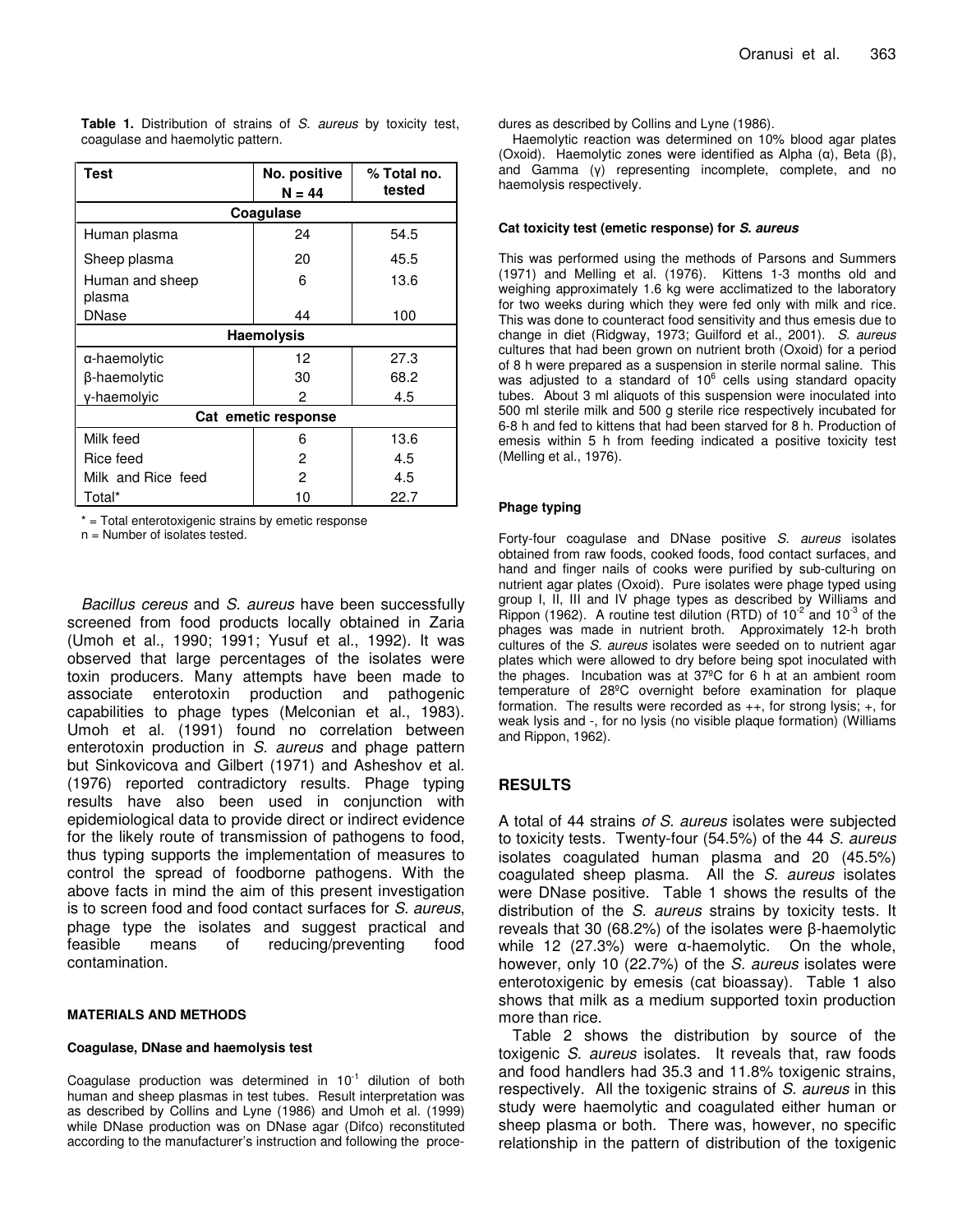**Table 2:** Distribution of toxigenic strains (n = 10) of **S***. aureus* by source of isolates.

| <b>Source</b>        | No of isolates tested | <b>Cat emetic</b><br>response | Coagulase |    | <b>Haemolysis</b>        |   | <b>DNase</b> |    |
|----------------------|-----------------------|-------------------------------|-----------|----|--------------------------|---|--------------|----|
|                      | $%$ total)            |                               | Hp        | Sp | $Hp + Sp$                | α |              |    |
| Ready to eat food    | 2(4.5)                | 1(10.0)                       |           |    | $\overline{\phantom{a}}$ |   |              |    |
| Raw food             | 28(63.6)              | 6(60.0)                       | 3         | 2  |                          |   | 5            | 6  |
| Food contact surface | 6(13.6)               | 1(10.0)                       |           |    | $\overline{\phantom{a}}$ |   |              |    |
| Food handlers        | 8(18.2)               | 2(20.0)                       | o         | -  | $\overline{\phantom{a}}$ |   | 2            | 2  |
| <b>Total</b>         | 44                    | $10(22.7)^*$                  |           | 4  |                          |   | 9            | 10 |

- = No reaction

 $*$  = Percentage of total (n = 44)

Hp = Human plasma

Sp = Sheep plasma

strains and source of isolation, coagulase and haemolytic reactions.

Table 3 shows the frequencies of lysis of *S. aureus* stains and the different phage groups. Twenty-three (54.8%) were typable with Group III phages, 8 (19.1%) with group IV phages and 7 (16.7%) by mixed phage sets.

Analysis of phage group, source of *S. aureus,* coagulase and haemolytic pattern shows no obvious relationship. However, the presence of similar phage groups of *S. aureus* in food, food handlers and food contact surfaces was established.

### **DISCUSSION**

All the *S. aureus* isolates were DNase and coagulase positive for both human and sheep plasma. Such results are indicators of potential pathogenicity and therefore of serious health significance (Bergdoll, 1980). Thirty  $(68.2%)$  of the isolates were  $\beta$ -haemolytic while 12 (27.3%) were  $\alpha$ -haemolytic. Alpha-haemolytic strains of *S. aureus* are known to be more of human biotype and more toxigenic than β-haemolytic strains which are more of animal strains and less toxigenic (Bergdoll, 1980). The finding of this study points to contamination from both human and animal sources and also shows that  $\beta$ haemolytic strains, probably of animal origin, were the major contaminants of food and food products. Only 10 (22.7%) of the *S. aureus* isolates were toxigenic by the cat emetic response. This suggests that strains of *S. aureus* may be coagulase and DNase positive and haemolytic, but not necessarily toxigenic. The percentage (22.7%) of toxigenic strains of *S. aureus* in this study could be said to be low, but still of health concern since there is the possibility that these toxigenic strains could multiply in the food if it is not consumed within a short duration of time. This is of importance since children, the elderly and compromised individuals are more prone to food poisoning, even at a low dose of enterotoxins. However, the present investigations revealed no relationship between the frequency of occurrence of toxigenic strains and positive coagulase and haemolytic reactions.

A total of 27 (64.47%) of the *S. aureus* strains were typable with group I-III phages while 8 (19.1%) were typable with group IV phages. Phage group I-III *S. aureus* are known to be more of human strains while group IV phages are more of animal strains. However, the strains of human *S. aureus* are more of β-haemolytic strains, which are known to be more of animal strains and less toxigenic (Bergdoll, 1980). The close association between man and animal in the Zaria rural community could be responsible for such transfer of animal biotypes to man (Adekeye, 1976; Umoh et al., 1991).

Aureli et al. (1984) reported that *S. aureus* isolates from mastitic milk were typable by 41% and 19% of human and animal phage sets, respectively. Umoh et al. (1991) found that *S. aureus* from fermented milk products and raw milk were of both human and animal biotype but with more from human biotype (52.4%) than animal biotype

**Table 3.** Distribution of strains of *S. aureus* by frequency of lysis and phage group

| <b>Frequency of lysis</b> | No. positive $n = 44$ | % of total<br>no. |  |  |  |  |
|---------------------------|-----------------------|-------------------|--|--|--|--|
| Strong Lysis              | 35                    | $79.5*$           |  |  |  |  |
| Weak lysis                |                       | $15.9*$           |  |  |  |  |
| $Strong + weak lysis$     | 42                    | $95.9*$           |  |  |  |  |
| Phage group               |                       |                   |  |  |  |  |
|                           | 2                     | $4.8**$           |  |  |  |  |
| Ш                         | 2                     | $4.8**$           |  |  |  |  |
| Ш                         | 23                    | $54.8**$          |  |  |  |  |
| IV                        | 8                     | $19.1**$          |  |  |  |  |
| Mixed                     |                       | $16.7**$          |  |  |  |  |

 $*$  % of total no. of strains tested  $n = 44$ 

\*\* % of total typable strains  $n = 42s$